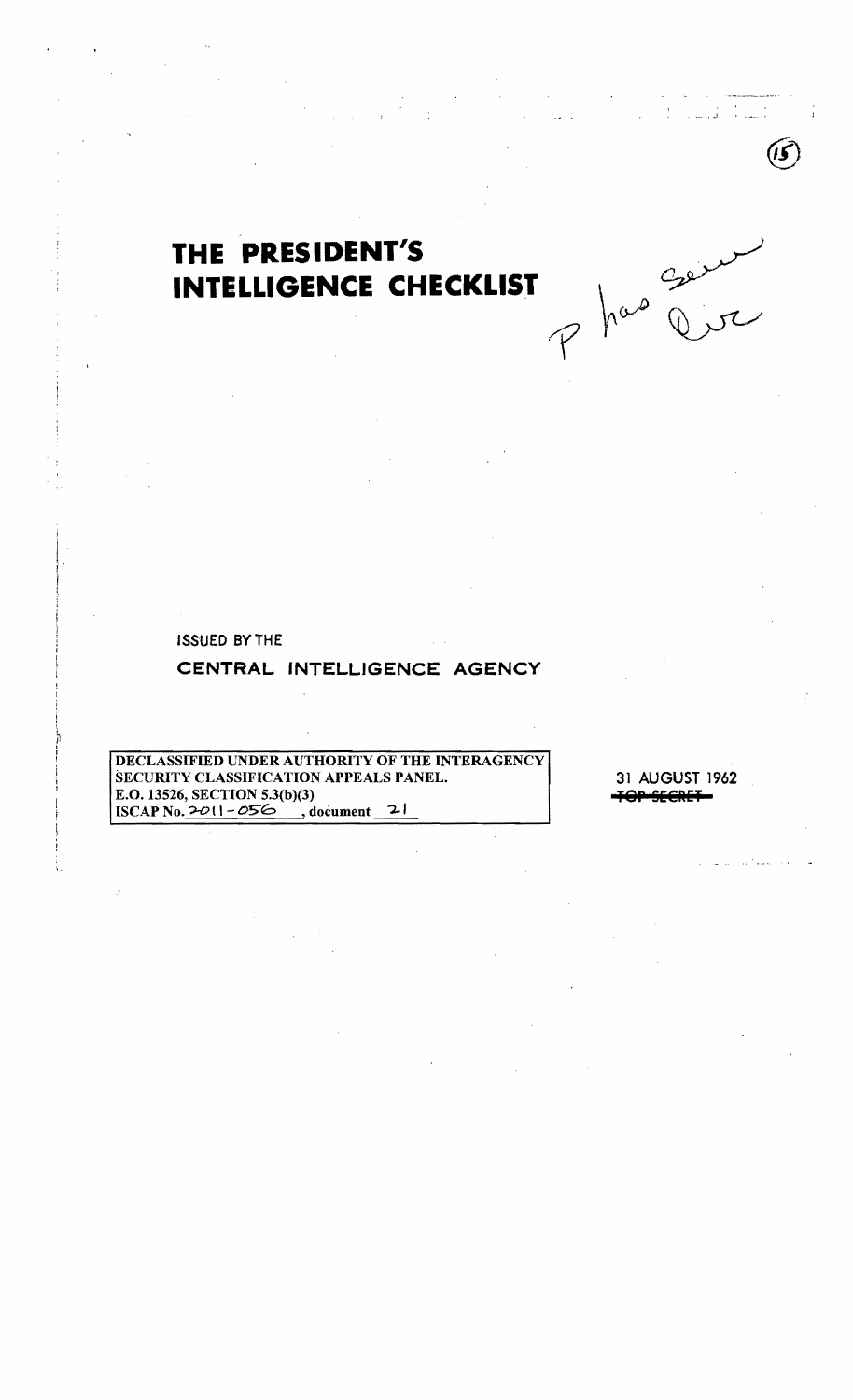LATE NOTE

يحيىيكا

| <b>Portion identified</b>    |  |  |  |
|------------------------------|--|--|--|
| $^{\circ}$ as non-responsive |  |  |  |
| to the appeal                |  |  |  |

# For The President Only-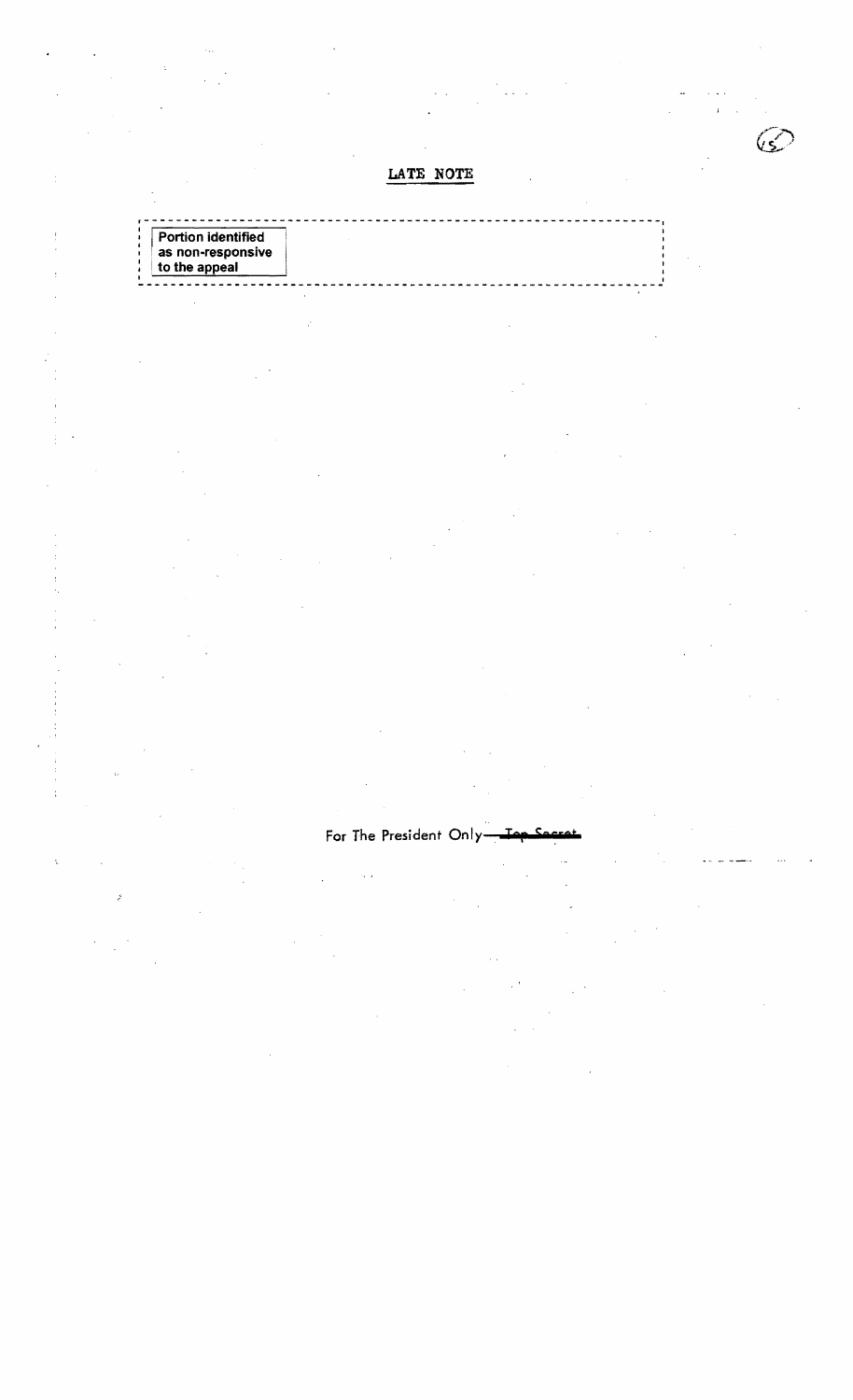$\frac{4}{\sqrt{2}}\left(\frac{3}{\sqrt{2}}\right)^{2}=\frac{4}{\sqrt{2}}\left(\frac{3}{\sqrt{2}}\right)^{2}$ 

I E.O. 13526, section 3.3(b)(1)

 $\frac{1}{3}$ 

For The President Only-

pa ttern.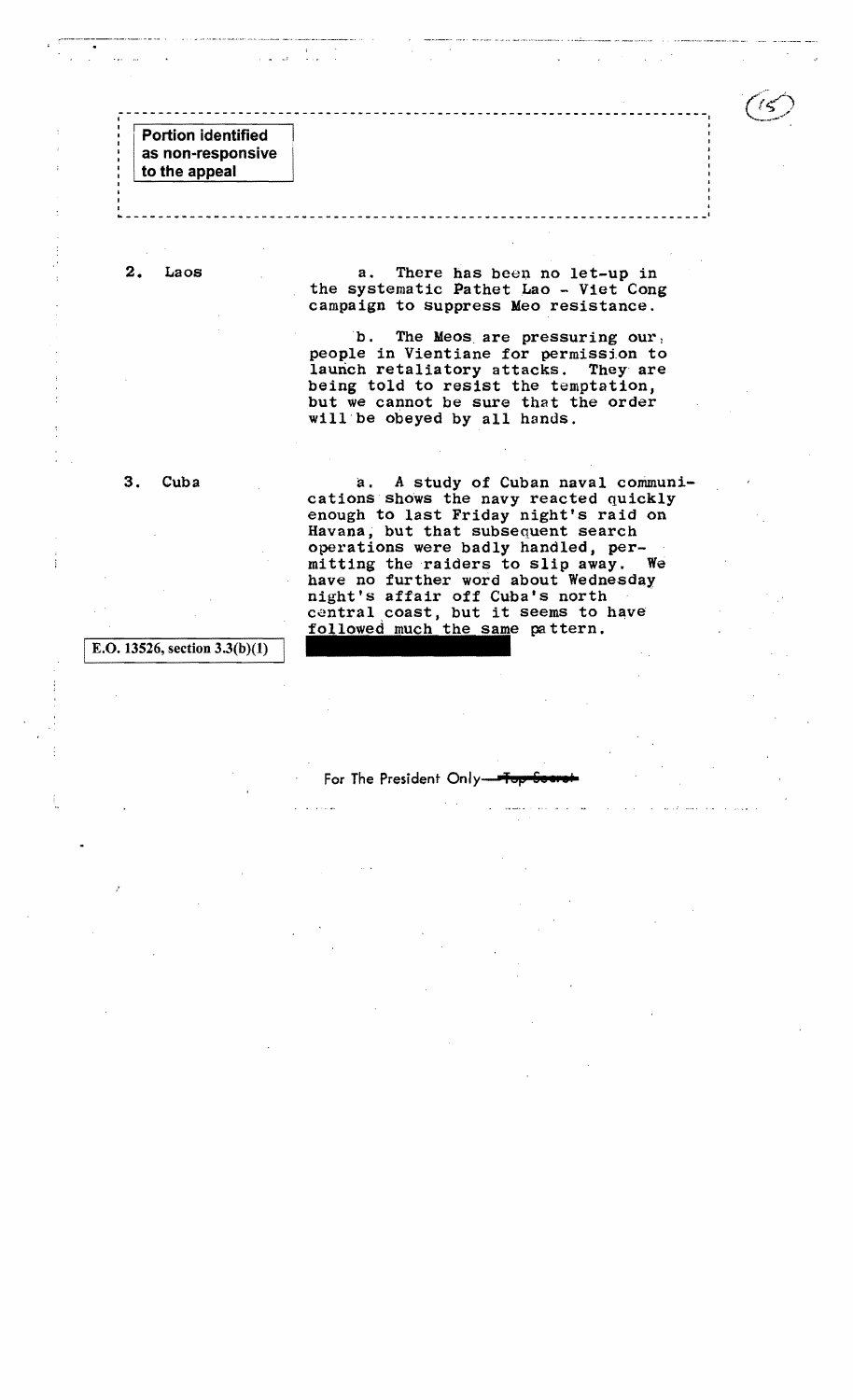b. These incidents have given Havana the jitters. The army, as well as the navy, has been alerted.

c. One of our naval aircraft, on a routine mission, was fired on yesterday afternoon by Cuban patrol vessels at a point twelve miles off Cuba's northern coast.

4. Nationalist a. Chiang Ching-kuo has told China us that Nationalist agents were re sponsible for the recent bombing incidents on the Macao and Hong Kong borders with Communist China. He indicated that five more are planned, beginning next week.

Portion identified as non-responsive to the appeal

I

I  $\vert \ \cdot$ 

#### For The President Only-Top

<u>. . . . . . . . . . . .</u>

~---------------------.-----------------~-----------------------------

-------------------------------------------------------------------------